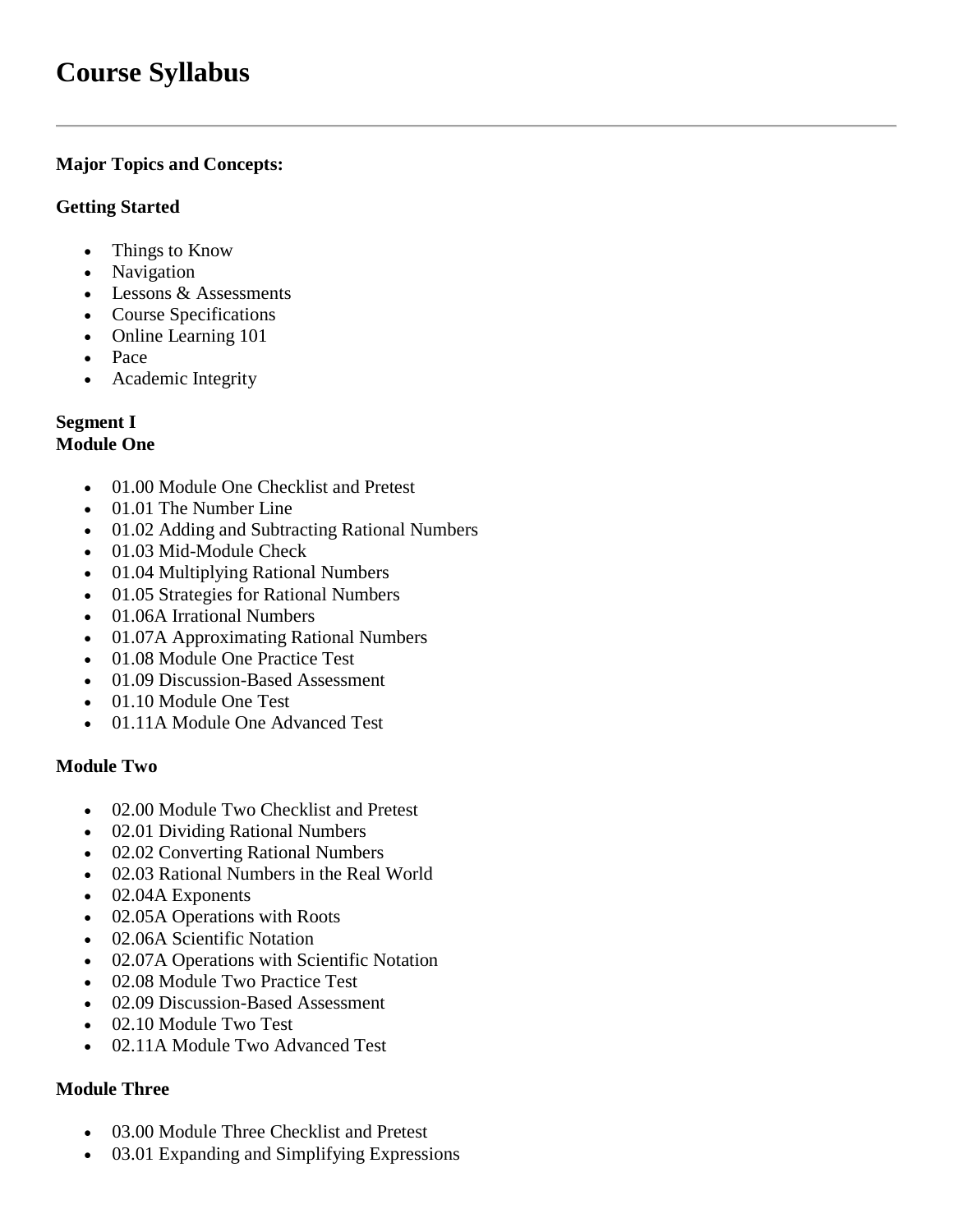- 03.02 Applications of Expressions
- 03.03 Mid-Module Check
- 03.04 Equations
- 03.05 Inequalities
- 03.06A Linear Equations
- 03.07A Systems of Equations
- 03.08 Module Three Practice Test
- 03.09 Discussion-Based Assessment
- 03.10 Module Three Test
- 03.11A Module Three Advanced Test

#### **Module Four Honors**

- 04.00 Module Four Checklist and Pretest
- 04.01 Unit Rates
- 04.02 Characteristics of a Proportion
- 04.03 Proportionality and Equations
- 04.04 Application of Ratios
- 04.05 Applications of Percents
- 04.06A Graphing Proportional Relationships
- 04.07A Slope-Intercept Form
- 04.08 Module Four Practice Test
- 04.09 Discussion-Based Assessment
- 04.10 Module Four Test
- 04.11A Module Four Advanced Test
- 04.12 Segment One Practice Test
- 04.13 Segment One Exam
- 04.14A Segment One Advanced Exam

#### **Segment II Module Five**

- 05.00 Module Five Checklist and Pretest
- 05.01 Scale Drawings
- 05.02 Angles and Triangles
- 05.03 Mid-Module Check
- 05.04 Circles
- 05.05 3-D Figures and Cross Sections
- 05.06A Transformations
- 05.07A Congruency
- 05.08A Transformations and the Coordinate Plane
- 05.09A Transversals and Angles
- 05.10 Module Five Practice Test
- 05.11 Discussion-Based Assessment
- 05.12 Module Five Test
- 05.13A Module Five Advanced Test

# **Module Six**

- 06.00 Module Six Checklist and Pretest
- 06.01 Understanding Probability
- 06.02 Approximating Probability